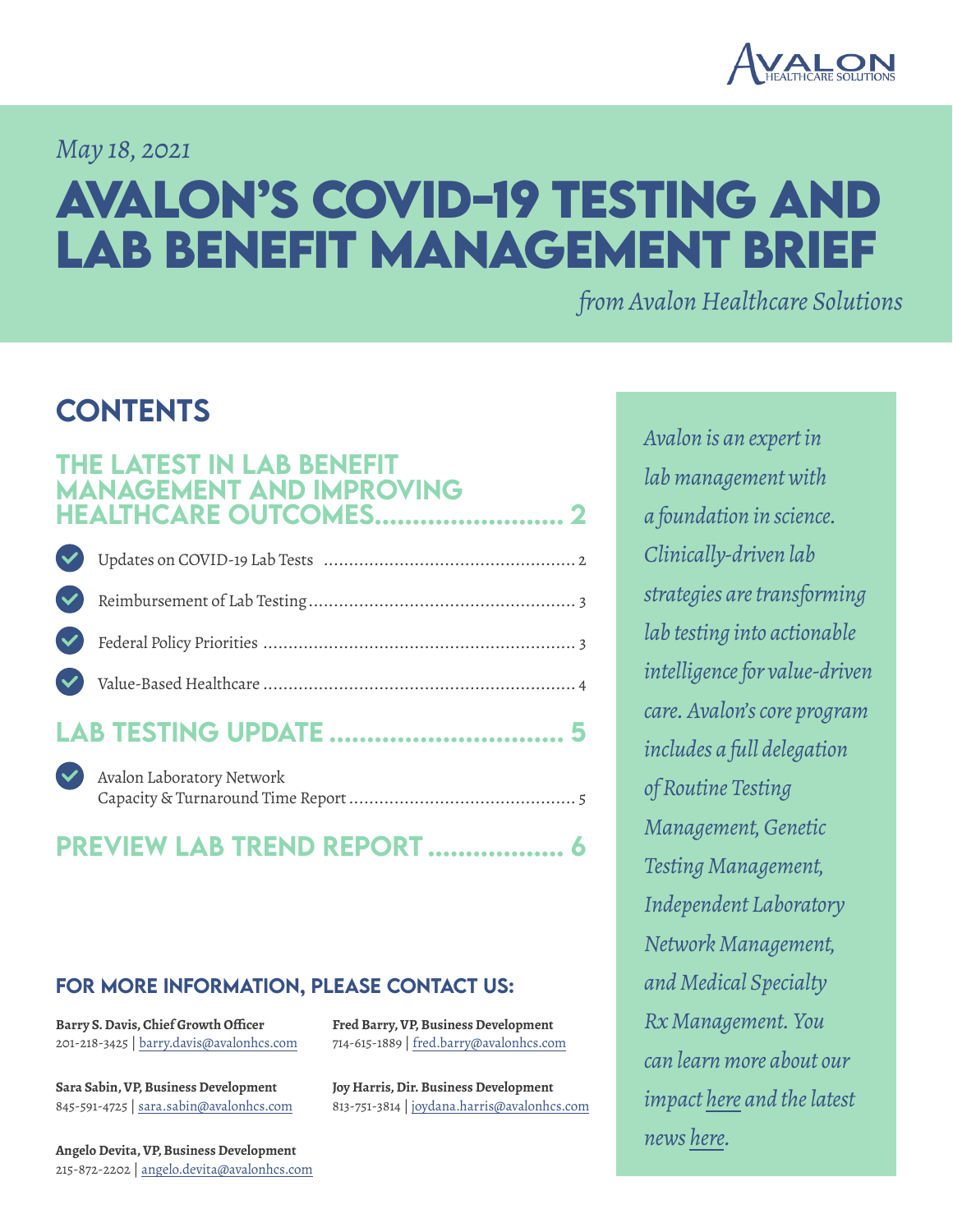# <span id="page-1-0"></span>The latest in lab benefit management and improving healthcare outcomes

On March 23, Avalon's CEO Bill Kerr was joined by Julie Barnes of Maverick Health Policy to discuss market trends and recent policy changes that impact lab testing and the greater healthcare industry. Their discussions touched upon some updates on COVID-19 lab tests in light of the Biden administration's new national pandemicmanagement strategies, reimbursement of lab testing, federal policy priorities as well as the transition of our healthcare system towards value-based care.

## Updates on COVID-19 Lab Tests

### *New COVID-19 Lab Tests in the Market*

Over the past year, the FDA has issued a record number of Emergency Use Authorizations (EUAs) due to the COVID-19 pandemic; at least 341 EUAs are allocated for in vitro COVID-19 diagnostic tests alone. Two new tests were recently granted EUAs:

### 1) T-Detect COVID Test

T-Detect COVID Test, developed by San Franciscobased company Adaptive Biotechnologies, utilizes next-generation sequencing to determine if individuals have been exposed to the SARS-CoV-2 virus by identifying the presence of adaptive T-cell immune response against the virus. Unlike current standardized COVID-19 PCR tests, which detects viral nucleic acid, this test analyzes DNA sequences from the body's own T-cells. Since T-cells contributes to immune memory, the T-Detect COVID Test is highly effective in detecting recent or prior SARS-CoV-2 infections. This is extremely useful for patients who may have experienced COVID-19 symptoms or believe they have been exposed to the virus but are not currently tested positive using the standardized tests.

#### 2) CUE™ COVID-19 TEST HOME AND Over-the-Counter (OTC) Use Test

Cue™ COVID-19 Test is developed by Cue Health Inc, a company based in San Diego, CA. It is the first COVID-19

PCR-type test authorized for at-home use. The OTC test does not require a prescription and is effective in detecting SARS-CoV-2 viral nucleic acid from nasal swab samples. The self-testing kit comes with a test cartridge, single-use 'Sample Wand' nasal swab and a batteryoperated cartridge reader that connects to a Mobile App. Test results are available to the user within 20 minutes. This rapid, self-testing strategy is useful in increasing access to COVID-19 tests and achieving the goal of scaling up testing in the country.

### *Expanding the Nation's Testing Capacities - Biden's National Strategy for COVID-19 Response and Pandemic Preparedness*

As part of the Biden administration's National Strategy for COVID-19 Response and Pandemic Preparedness, the U.S. Department of Health and Human Services (HHS) will be allocating more than \$12 billion to scale up COVID-19 testing. In particular, this expansion of testing services will be largely focused on supporting larger-scale screening tests to facilitate the reopening of schools.

In addition, as part of the strategy, the FDA has released new guidelines to facilitate COVID-19 test development. These new guidelines include easing of requirements needed for tests to receive an EUA, such as removing the need for developers to first conduct testing on their COVID-19 tests on asymptomatic individuals. Home-based and point-of-care tests have especially benefitted from these new guidelines, drastically accelerating the process of these kits gaining authorization for public use. On top of that, test developers are receiving federal grants to scale up manufacturing and production of their tests. Cue Health, for example, received \$481 million from HHS and is expected to distribute 6 million COVID-19 tests by March 2021.

Collectively, these new changes are designed to increase access to COVID-19 tests and facilitate the reopening of schools and industries.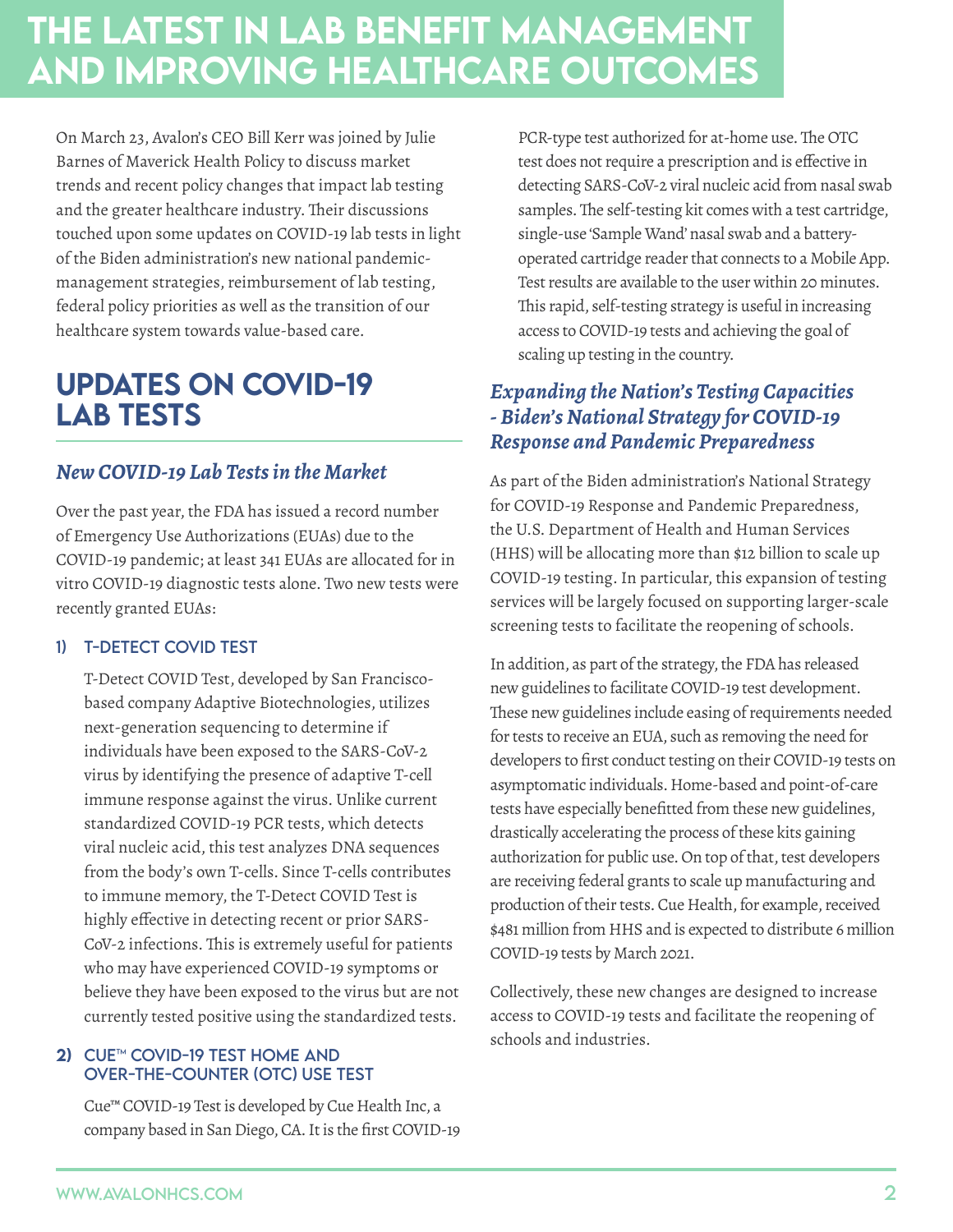## <span id="page-2-0"></span>Reimbursement of Lab Testing

With the expansion of COVID-19 testing across the country, there are concerns about costs. The big question is who will be paying for the cost of testing? The federal government is committed to reimbursing for public health testing, particularly for the uninsured, to contain the spread of COVID-19. Congress designated billions in the American Rescue Plan to supporting the costs of testing for schools.

Private health plans also share reimbursement responsibility for COVID-19 testing. Following the new guidelines from the three federal agencies — Labor, Treasury and HHS, private plans are required to pay for COVID-19 diagnostic tests without cost-share, even when patients are asymptomatic. However, healthcare plans are unable to distinguish back-to-work or back-to-school testing from other purposes such as travel. So health plans may be at risk for paying for thousands of tests for which they are not legally required to cover.

Telehealth services have become increasingly popular in the past year due to the pandemic. It is important for plan providers to be aware that many referrals for diagnostic tests could be coming from those virtual visits, and make sure they have clear policies in place about reimbursing the appropriate tests. Plan providers will also need to be cognizant of the price transparency rules for both hospitals and healthcare plans, because the transparency regulations and the new surprise billing law will demand that patients have to be aware of the cost of their lab tests.

# Federal Policy Priorities

In Washington D.C., changes in the leadership of federal healthcare agencies are underway. The U.S. Senate recently confirmed Xavier Becerra as the new secretary of HHS. While the permanent positions for both Centers for Medicare & Medicaid Services (CMS) administrator and FDA commissioner are not yet filled, President Biden has nominated Chiquita Brooks-LaSure for CMS

### Join us May 25 for Avalon's webinar:

### Trends in Clinical Genetic Testing Impacting Health Plans Today

- Understand the many different genetic test panels
- Differentiate various gene coverage
- Overview of genetic testing standardization efforts

### To register, email barry.davis@avalonhcs.com or kerri.fritsch@avalonhcs.com

administrator. If confirmed, Brooks-LaSure will be the first Black woman to be CMS administrator. Previously, she served as the deputy director for policy at CMS' Center for Consumer Information and Insurance Oversight, as well as the director of coverage policy at HHS where she played important roles in the implementation of the Affordable Care Act under the Obama administration.

POST-FIRESIDE CHAT UPATE: After her smooth confirmation hearing in April, members of the Senate Finance Committee voted along party lines -- a 14-14 split -- and ultimately delaying a full Senate vote on Brooks-LaSure's nomination. Republicans said their dissent was not due to the nominee's qualifications but in protest of the administration's revoking a previously approved Medicaid waiver for Texas. It is expected Brooks-LaSure will be confirmed sometime in May.

The Biden administration is prioritizing more equitable healthcare by focusing on disparities. Dr. Marcella Nunez-Smith, a doctor and public health specialist at Yale, will lead a 12-person health equity task force to address the disproportionate impact of COVID-19 on vulnerable communities. These efforts will continue throughout the Biden administration, even after the pandemic has ended.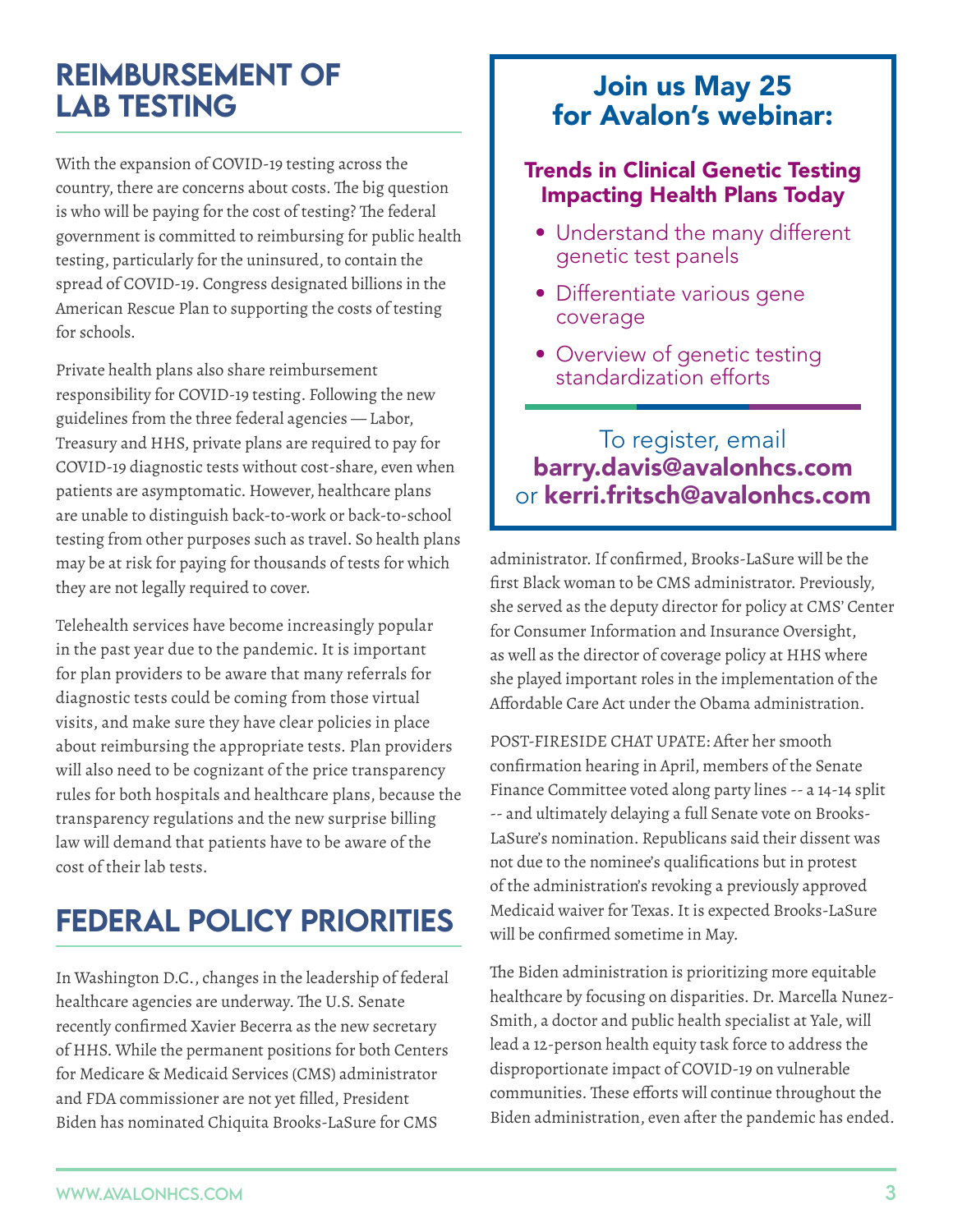#### <span id="page-3-0"></span>PARADIGM SHIFT FROM VOLUME-BASED TO value-based healthcare

As the country moves forward in the post-pandemic era, Avalon anticipates a transformative change — a shift from volume-based to value-based healthcare.

The pandemic exposed the weaknesses of a feefor-service system. It continues to be a challenging method to finance medical care, especially during a public health crisis. When health provider offices were shut down during the pandemic due to state-wide lockdown policies, their revenue were dramatically reduced. Providers who had value-based contracts, however, did not have to rely on the number of patients seen or how many services are rendered, and were able to keep revenue flowing. With that, many were even able to easily shift to virtual care/ telemedicine platforms. In addition, providers that had shifted to value-based care were also more likely to have data analytics platforms to support population health management and were better equipped to find patients most at risk of contracting the disease. Accordingly, providers who are accustomed to valuebased contracts and who have invested in these systems were able to provide quality care in lower cost environments, despite a pandemic.

Moving forward, sweeping interoperability, information blocking, and price transparency rules will make health data and price data more available and accessible than ever before. Patients will be able to find and keep track of their own medical records so that they can make personal decisions on their treatment options and manage their medical conditions. They will also have information about where to go for the highest quality, yet most affordable care. There will even be electronic quality control measures in place so that patients will be able to provide timely feedback pertaining to their experiences. Because of these new rules and regulations, patients are able to gain access to information about any forms of medical services available in the market. They will even be able to

download this information onto an app of their choice on their smartphones to help them navigate all of the information.

#### • Avalon's Lab Trend Report

How is Avalon responding with these transformative times? Avalon is currently in the midst of preparing a Lab Trend Report that will discuss our value-based initiatives, including some current policy issues and the many changes in healthcare, both at a federal and individual level. This insightful report will be the industry's first comprehensive lab trend report.

#### **LAB COALITION**

For better or for worse, the public health emergency shone a bright spotlight on how lab tests are manufactured, how they get to market, the different types of tests that are available, and how much they cost. With all of this attention, particularly on the challenges of our country's poor public health infrastructure, federal policymakers are eager to make fundamental changes to the oversight of the lab testing industry. With policy changes so likely to change dramatically in the years ahead, Avalon Healthcare Solutions is launching a new coalition -- it is called the LAB Coalition, "Laboratory Access and Benefits Coalition." The purpose of the coalition is to make sure that policymakers create a regulatory infrastructure that will ensure better access, value, and trust in our diagnostics industry.

So the LAB Coalition is going to lobby Congress and anyone else in a position to change federal policy so it makes more sense. Avalon is leading this effort, putting together a diverse group of healthcare industry leaders who care about lab testing. The point is to capitalize on the positive developments and lessons learned during COVID to transform lab services for the future. Avalon invites anyone reading this to inquire about the LAB Coalition - which will bring together payer, manufacturer, patient, consumer, provider, laboratory professionals, and health care thought leaders to advocate for legislative and regulatory solutions for better lab testing policy.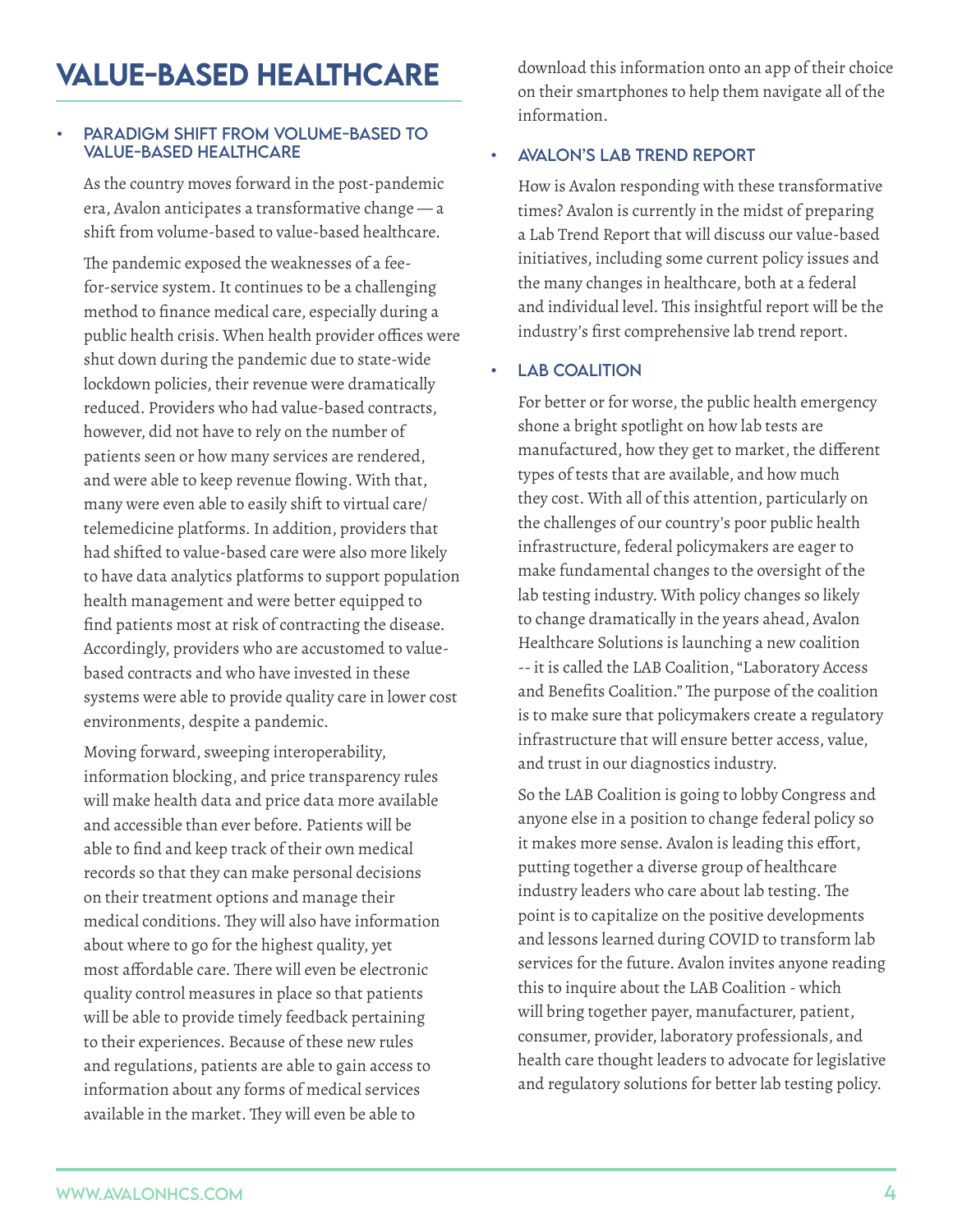# <span id="page-4-0"></span>Lab TESTING UPDATE

### Avalon Laboratory Network Capacity & Turnaround Time Report

| <b>LAB</b>                      | <b>RT-PCR Y/N</b> | <b>MULTIPLE</b><br><b>PLATFORMS</b> | <b>CAPACITY</b><br>(PER DAY) | <b>TAT</b> |
|---------------------------------|-------------------|-------------------------------------|------------------------------|------------|
| Quest                           | Y                 | Y                                   | 300,000                      | 1-2 days   |
| LabCorp                         | Y                 | Y                                   | 275,000                      | 1-2 days   |
| Aegis                           | $\mathbf Y$       | Y                                   | 110,000                      | 1-2 days   |
| BioReference                    | Y                 | Y                                   | 100,000                      | 1 day      |
| Premier Medical Lab             | $\mathbf Y$       | $\mathbf Y$                         | 100,000                      | 1-2 days   |
| Eurofins-Diatherix              | Y                 | ${\rm N}$                           | 60,000                       | 1-3 days   |
| Mako Medical Lab                | Y                 | Y                                   | 50,000                       | 1-2 days   |
| GenetWorx                       | $\mathbf Y$       | Y                                   | 40,000                       | 2 days     |
| AIT (American Institute of Tox) | Y                 | Y                                   | 20,000                       | 1-2 days   |
| PathGroup                       | $\mathbf Y$       | $\mathbf Y$                         | 20,000                       | 1-2 days   |
| Sonic-CPL                       | Y                 | Y                                   | 20,000                       | 1-3 days   |
| Genesis DX                      | Y                 | Y                                   | 16,000                       | 1-2 days   |
| MDL (Medical Diagnostic Lab)    | $\mathbf Y$       | ${\bf N}$                           | 12,000                       | 1-3 days   |
| AccuReference                   | Y                 | ${\rm N}$                           | 10,000                       | 2 days     |
| LabTech                         | Y                 | $\mathbf Y$                         | 10,000                       | 2 days     |
| Inform Diagnostics              | Y                 | ${\rm N}$                           | 5,000                        | 1-2 days   |
| Luxor                           | Y                 | Y                                   | 5,000                        | 1 day      |
| Neogenomics                     | $\mathbf Y$       | Y                                   | 5,000                        | 1-4 days   |
| Transplant Genomics             | Y                 | ${\bf N}$                           | 5,000                        | 1-2 days   |
| Precision Genetics              | $\mathbf Y$       | ${\bf N}$                           | 4,000                        | 1-2 days   |
| BAKO                            | $\mathbf Y$       | ${\bf N}$                           | 2,500                        | 1-2 days   |
| Radeas                          | Y                 | Y                                   | 2,400                        | 1-2 days   |
| NephronPharm                    | $\mathbf Y$       | $\mathbf Y$                         | 2,000                        | 2-3 days   |
| Wake Medical Lab Consultants    | $\mathbf Y$       | Y                                   | 1,500                        | 1 day      |
| Andor Labs                      | $\mathbf Y$       | ${\bf N}$                           | 500                          | 1-2 days   |
| SMA                             | $\mathbf Y$       | $\mathbf Y$                         | 500                          | 1-2 days   |